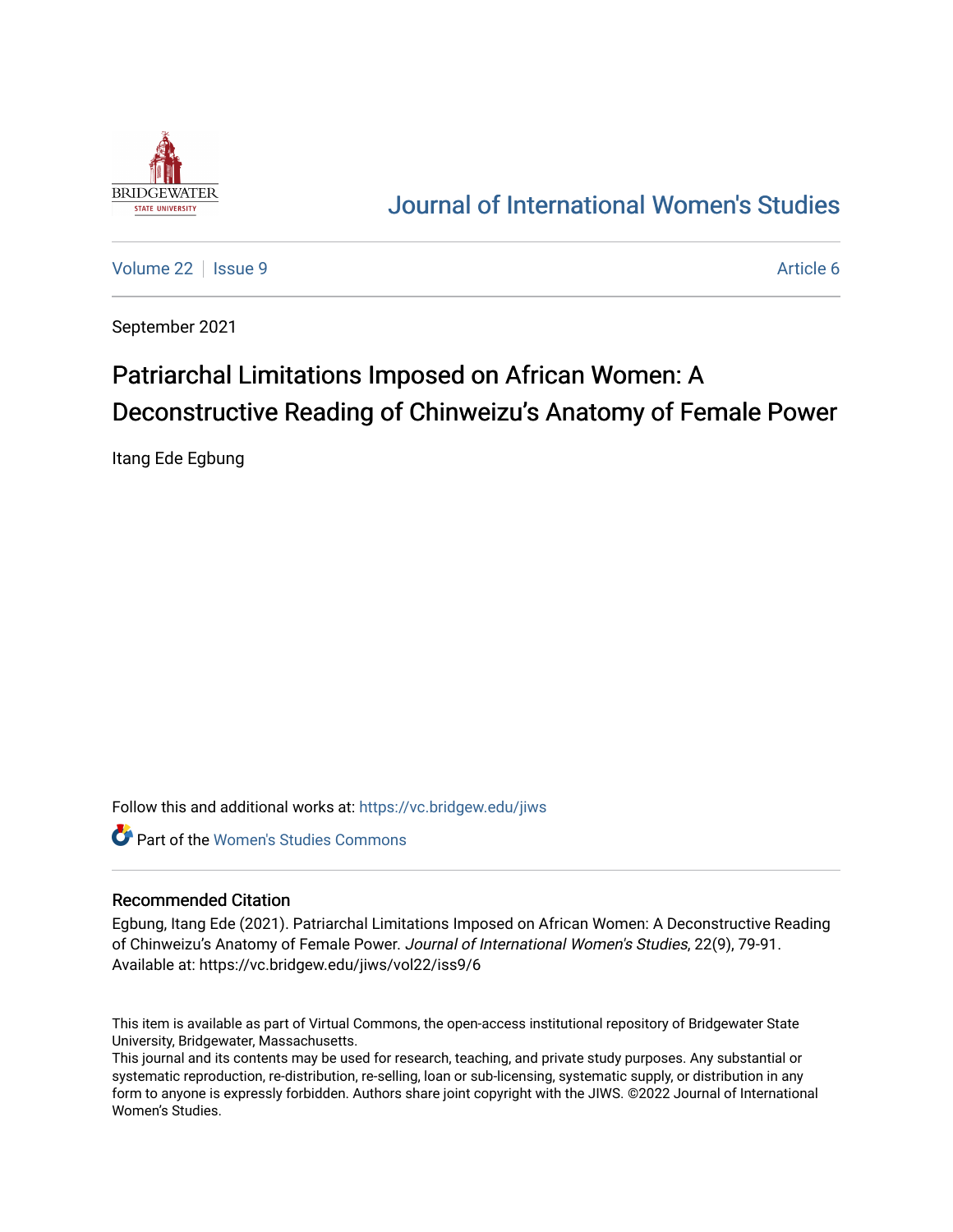Egbung: Patriarchal Limitations Imposed on African Women: A Deconstructive Reading of Chinweizu's Anatomy of Female Power

This journal and its contents may be used for research, teaching and private study purposes. Any substantial or systematic reproduction, re-distribution, re-selling, loan or sub-licensing, systematic supply or distribution in any form to anyone is expressly forbidden. ©2021 Journal of International Women's Studies.

### **Patriarchal Limitations Imposed on African Women: A Deconstructive Reading of Chinweizu's** *Anatomy of Female Power*

By Itang Ede Egbung<sup>[1](#page-1-0)</sup>

#### **Abstract**

Patriarchy is one of the crippling limitations that women face in contemporary societies despite the effects of modernism. Patriarchy is a system that thrives on the domination of women and promotes the superiority of men. The system places so many limitations on women to the extent that the subversion of these limitations is considered a violation of social norms and values. This paper discovers that patriarchal limitations have confined unassertive women to be at the whims and caprices of men and their domination. Using deconstructive critical theory, this paper deconstructs Chinweizu's *Anatomy of Female Power* which claims that women wield power over men through motherpower, bridepower, and wifepower. This paper concludes that the confinement of female power to the domestic domain is one of the patriarchal strategies to confine and limit some African women to the private space, while the public space is reserved for some men, thereby perpetuating the inferiorization of some women.

*Keywords:* Patriarchy, Limitation, Woman, Deconstruction, Feminism

#### **Introduction**

 Human society is made up of men and women, both sexes can swap gender roles as the need arises, the concept of gender complementarity is entrenched in some traditional African societies; they believe that women should complement men. Ifi Amadiume, in *Male Daughters, Female Husbands,* captures the relevance of women outside the domestic domain as they were conferred with chieftaincy titles such as the 'Ekwe' title. She notes that<sup>[2](#page-1-1)</sup>:

> This title was taken only by women, and was associated with the goddess idemiri. From all descriptions of the title, it was believed to be based on involuntary possession (beyond one's wish or control), but, in reality, it had a strong association with a woman's economic abilities and charismatic attributes, real or potential. Thus taking the title might mark the climax of economic success, but the Nnobi

(https://www.health.harvard.edu)

1

<span id="page-1-0"></span><sup>&</sup>lt;sup>1</sup> My name is Dr. Itang Ede Egbung, and I am a scholar in the Department of English and Literary Studies, University of Calabar, Calabar, Nigeria. My area of research interest is Gender Studies and Feminism in African Literature. I have contributed book chapters and articles to scholarly publications, and I have presented papers in local and international conferences. I am an author of the book "Gender Complementarity in African Literature", a critical text, and *Wounded*, a novel.

<span id="page-1-1"></span><sup>&</sup>lt;sup>2</sup>According to S. Katz-Wise (2020), "Gender is a social construct as against sex that is biological. Apart from the two major genders that are male and female, there exist other forms of gender such as intersex, transgender individuals, non-conforming, personal, eunuch and gender fluidity. Gender fluidity refers to change over time in a person's gender expression or gender identity, or both. That change might be in expression, but not identity, or in identity, but not expression, or both expression and identity might change together."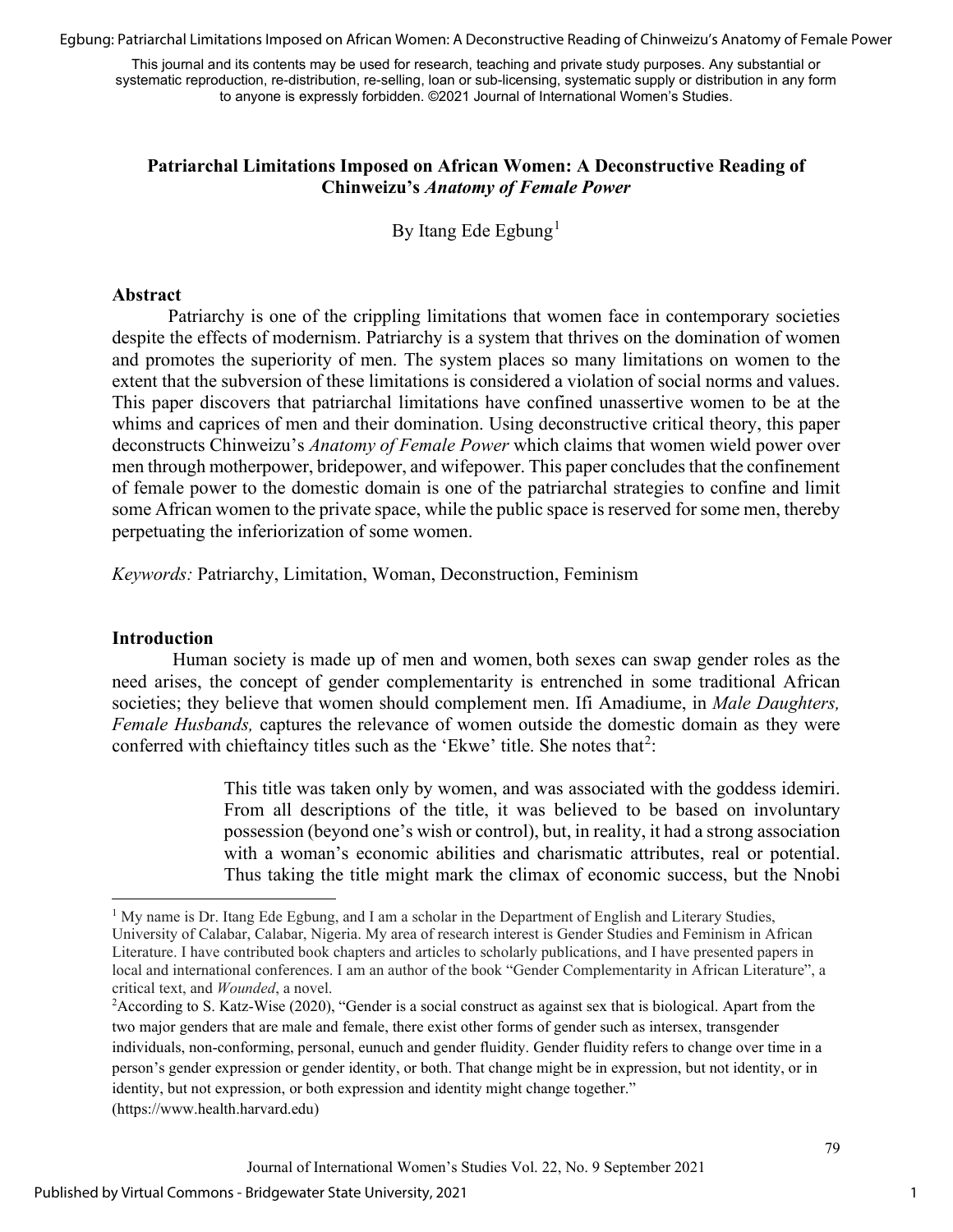people would generally claim that it was the goddess herself, through her possession of the woman, who would give her the money or wealth with which to take the title. (42)

Women were 'husbands' to other women for the following reasons: some wealthy women married new wives for their husbands to afford them ample opportunity to take care of their businesses; others who could not either have male children or any child at all also married new wives for their husbands for the purpose of inheritance. This was because female children were not allowed to gain inheritance in their father's house, because it was reasoned that they would be married out to another family and she would automatically adopt the family name of the husband. Amadiume hints that in the Nnobi community, the *Ekwe* title holder practices what is called:

> *igba ohu*, woman-to-woman marriage. Such wives, its seems, came from other towns. The 'female husband' might give the wife a (male) husband somewhere and adopt the role of mother to her but claim her services….Potential *Ekwe* women were, therefore wealthy women, who through control of others' services were able to create more wealth. (42)

Catherine Acholonu in *Motherism: The Afro-centric Alternative to Feminism* notes that in precolonial settings, Igbo women had positions such as ritual rulers, priests, griots, and warriors; and they attained these positions of power through their sweat, wisdom, age, and physical strength. She states that "for many African people, gender is not necessarily a biological concept but rather a social construct which reveals itself or is created in the course of a person's life within his or her particular community" (22). Amadiume affirms this as she argues that "the flexibility of Igbo gender construction meant that gender was separate from biological sex. Daughters could become sons and consequently male. Daughters and women in general could be husbands to wives and consequently males in relation to their wives" (15).

Chinweizu corroborates Amadiume's position in traditional society, as he states in *Anatomy of Female Power*:

> In many traditional African societies, men and women have long had parallel organizations and complementary powers. It is usual for the king, the queen (who, by the way, is not the wife of the king, but the head of the women's parallel branch of public organization), the war marshal and the queen mother, with their respective councils and officials, to exercise separate and countervailing powers. (70)

Therefore, the confinement of the female gender to the domestic domain came with colonialism which is where Chinweizu places the woman in his book. Amadiume notes that Victorian society saw gender and sex as meaning the same thing:

> In their system, male attributes and male status referred to the biologically male sex – man- as female attributes and female status referred to the biologically female sex – woman. To break this rigid gender construction carried a stigma. Consequently, it was not usual to separate sex from gender, as there was no status ambiguity in relation to gender. (15)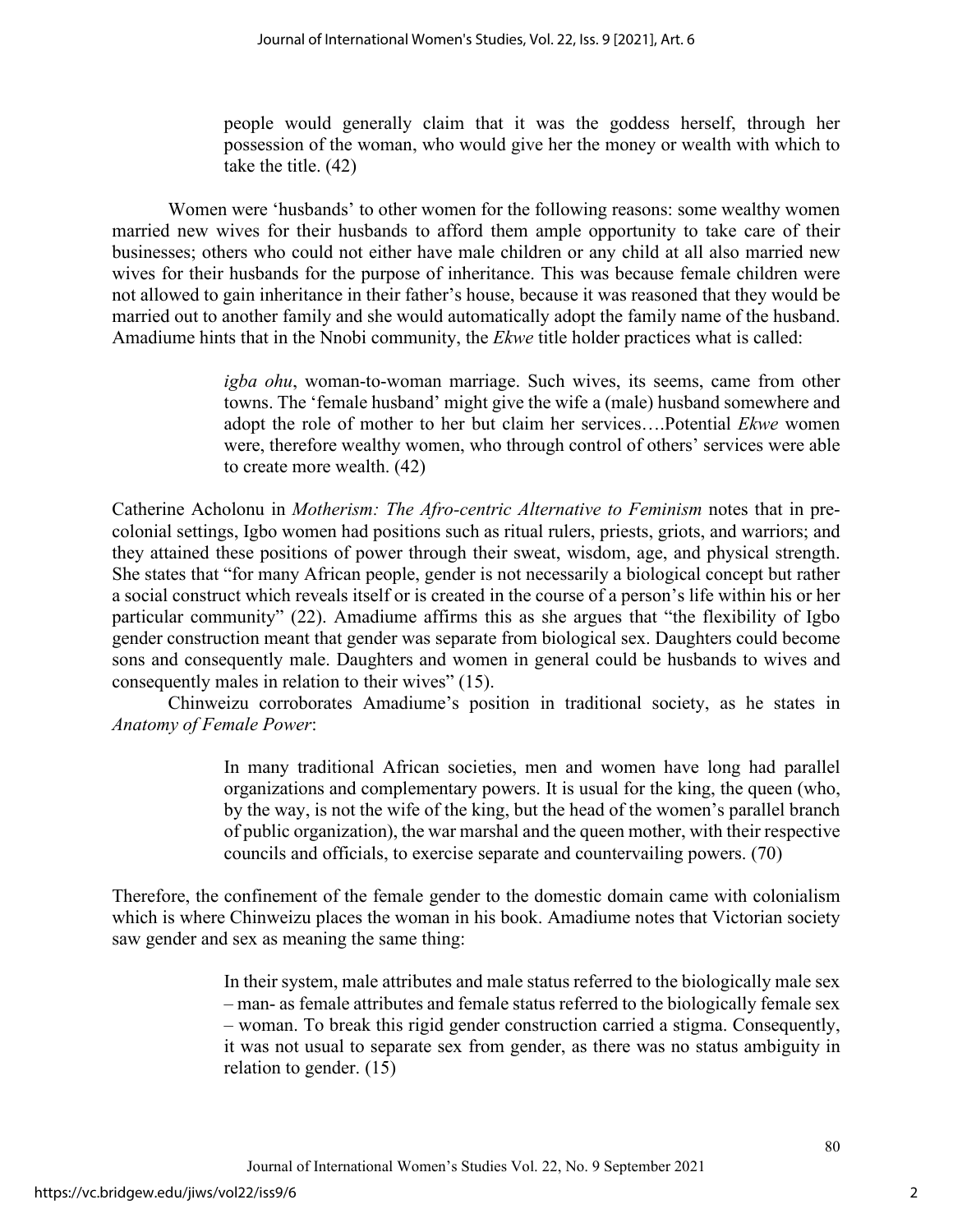However, for many people around the world, there is a conflation of gender and sex; including in some African societies. While colonialism certainly imposed western patriarchal beliefs and practices, these often interacted with existing patriarchies.

Chinweizu's argument is that the woman wields power over the man through "motherpower, bridepower, or wifepower" (14). This paper aims at deconstructing Chinweizu's claims from the feminist point of view. The scope is to examine women's experiences in relation to patriarchy as part of a broader in-depth study of the topic.

#### **The Theory of Deconstruction**

The application of deconstruction theory to this paper is apt because the paper aims at elucidating the double standards patriarchy plays in limiting women in Chinweizu's *Anatomy of Female Power*. This paper deconstructs the sham of female power as argued in the text and rejects the confinement of the woman to the domestic space alone.

Sreekumar Nellickapilly in "Deconstruction, Feminism and Discourse Theory" states that 'Deconstruction has originated in France in the late 1960s…deconstruction is associated with certain techniques for reading texts developed by Jacques Derrida, Paul de Man and some other thinkers' (1). He continues, 'Deconstruction asserts that, texts, institutions, traditions, societies, beliefs, and practices do not have unambiguously definite meanings, as they do not have very strict and rigid boundaries' (2). Charles Bressler in *Literary Criticism: An Introduction to Theory and Practice* argues:

> Deconstruction aims at an ongoing relationship between the interpreter (the critic) and the text. By examining the text alone, deconstructors hope to ask a set of questions that continually challenges the ideological positions of power and authority that dominate literary criticism. (82)

Also, in *A Glossary of Literary Terms*, M. H. Abrams and Geoffrey Harpham argue:

Deconstruction, as applied in the criticism of literature, designates a theory and practice of reading which questions and claims to "subvert" or "undermine" the assumption that the system of language provides grounds that are adequate to establish the boundaries, the coherence or unity, and the determinate meanings of a literary text.

Typically, a deconstructive reading sets out to show that conflicting forces within the text itself serve to dissipate the seeming definiteness of its structure and meanings into an indefinite array of incompatible and undecidable possibilities. (56)

In the same vein, Chioma Opara in "Making Hay on Sunny Grounds" argues:

Deconstruction, in effect, is a function of decomposition. This could be seen as decomposition of traditional passivity, prejudices and stereotyping which in essence prefigures the spawning of scholars and activists who have sown thriving seeds in the field of Women's Studies. (1-2)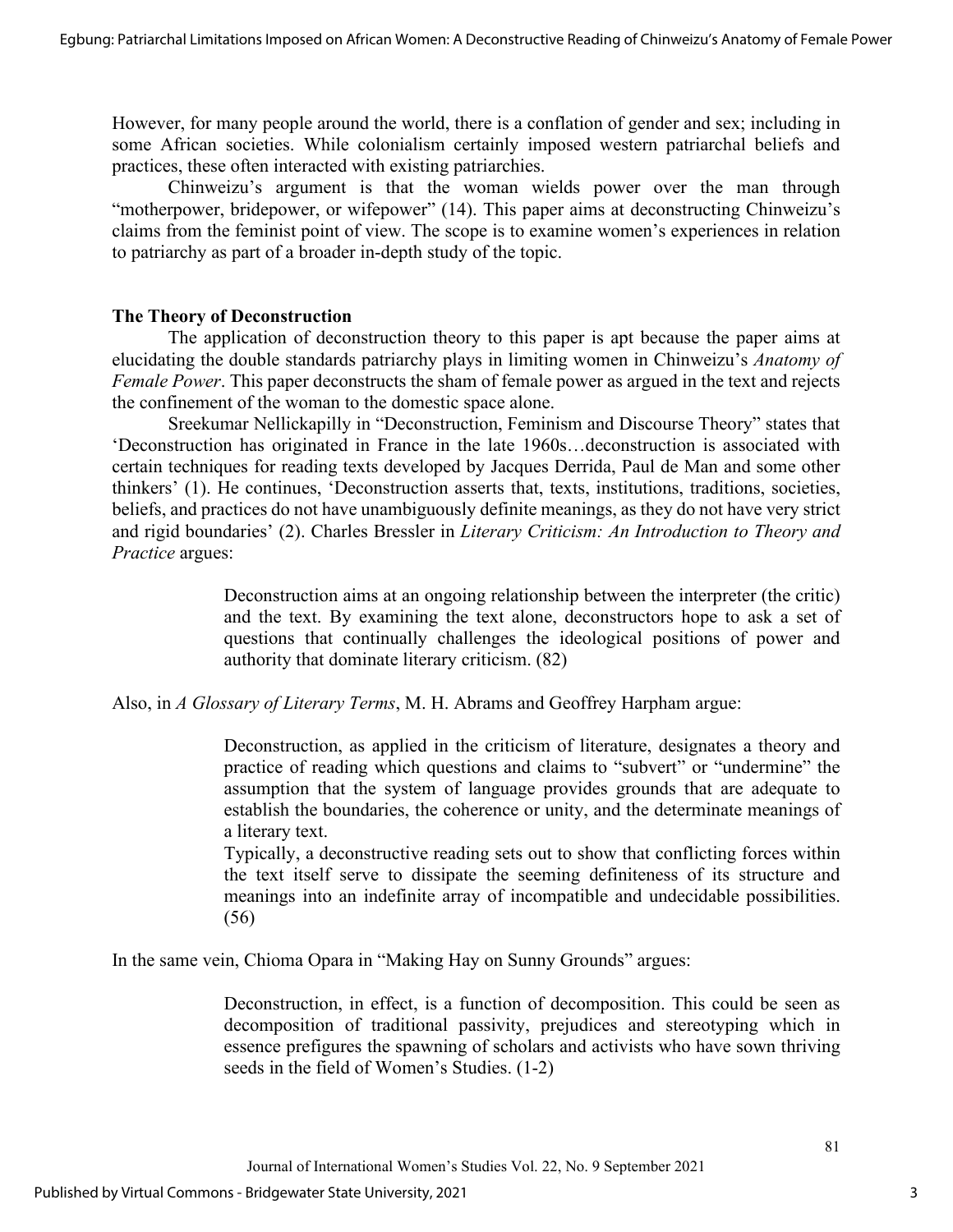In the context of this paper, deconstruction is the rebuttal of Chinweizu's claim in his book that women wield power over men through motherpower, wifepower, and bridepower. The rebuttal is important because this confinement limits women who wish to assert themselves in other spheres of human society.

### **Deconstruction and Feminism**

Deconstruction and feminism have a lot in common because both theories subvert and unpack established institutions and norms that are oppressive. Nellickapilly argues:

> Feminism can be understood as a form of resistance against all forms of patriarchal domination in all aspects of life. In other words, it aims at ending different forms of sexist oppression. It has very strong social and political implications, as it raises very important questions concerning equality and justice in human societies, most of which traditionally follow the patriarchal social order. (4)

Deirdre Byrne in "Decolonial African Feminism for White Allies" argues that "Feminism is a word, a discourse and a political position that is frequently met with suspicion in African circles…. feminism is a western colonizing construct, which has been imposed on the country by imperialists".

This paper, however, argues that feminism has always existed in some African countries even before the advent of colonialism. This was exhibited in Nigeria in 1929 by the Aba Women Riot where women revolted against the imposition of tax and reacted against economic depression. Their action was unprecedented as no one had ever spoken to them about feminism. A. E. Afigbo in "Igbo Women, Colonialism and Socio-Economic Change" notes:

> The interest or rather consternation which the women's war of 1929 generated at the time and has continued to generate can be explained partly in terms of the fact that it was considered an unusual phenomenon – without precedent and without sequel (1).

Deconstruction is "applied to the interpretation of literary, religious, and legal texts as well as philosophical ones, and was adopted by several French feminist theorists as a way of making clearer the deep male bias embedded in the European intellectual tradition" (Internet Encyclopedia of Philosophy).

Diane Elam in "Feminism and Deconstruction" argues:

Feminism and deconstruction have influenced literary criticism by rethinking the terms of sexual difference, identity politics and ethics….By undermining ontological readings of the category of women and providing serious challenges to descriptivist accounts of women's identity, deconstructionist feminism argues that women are a political not a metaphysical category. (1)

Esther Smith in "Images of Women in African Literature" notes that apart from female writers and critics who project women in a positive light, there are a number of male writers who portray the relevance of female characters in their literary works. They include: *The Brave Huntress* by Amos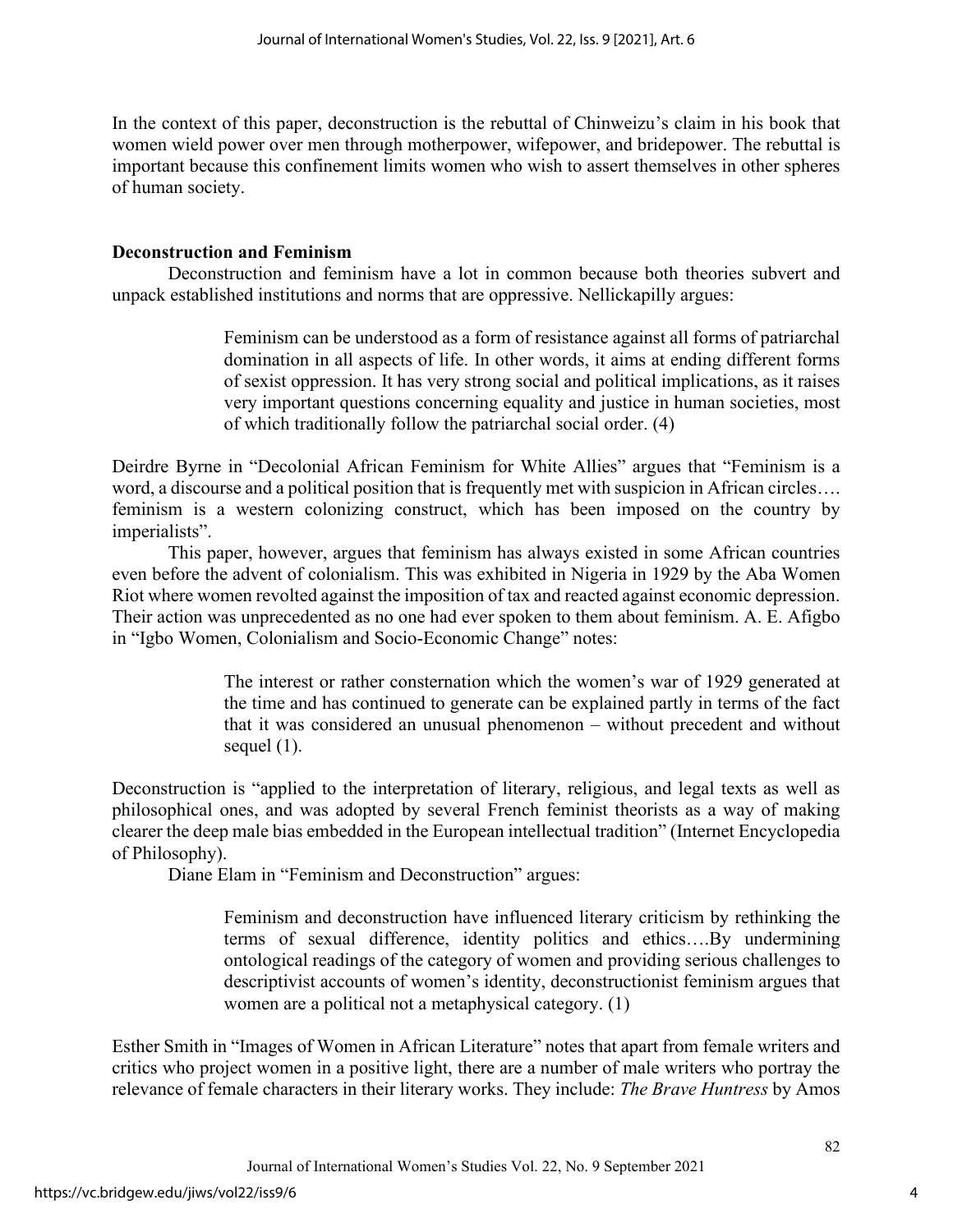Tutuola, *The African Child* by Camara Laye, *Ambiguous Adventure* by Cheikh Hamidou Kane, *God's Bits of Wood* by Ousmane Sembene, and *A Grain of Wheat* by Ngugi wa Thiong'O (30,33,35,37). She notes:

> In the changing images of women in African novels about the colonial period, from the mother protecting her children and her culture against the first incursions of alien ways, to those who sought more practical approaches to preservation through accommodation with colonialism in full sway, to those who found themselves changed by the roles they played in the nationalist struggles against colonialism, reflections of African women's responses to inequality mirror the progressive movements characteristic of the psychology of oppression. (38)

In the context of this paper, deconstructive feminism is the merging of feminist and deconstructive features in refuting Chinweizu's consignment of female power to the domestic domain only.

### **Dimensions of Patriarchy's Constraints on Women**

Patriarchy is a system that favours male superiority and female inferiority. It considers men as superior to women in all aspects of human life, hence, the reason for Chinweizu's confinement of women to the domestic domain. This is because Chinweizu, a patriarchal figure, assumes that other domains—political, social, economic, and religious—are too superior and highly technical for women to handle because they are considered as the weaker sex. However, studies have shown that women are also agents of patriarchy, who are used to dominate other weaker women. They are often acting out the script written for them by patriarchy. Romanus Aboh in *Language and the Construction of Multiple Identities in the Nigerian Novel* argues that "women sometimes play dominant roles in the debasement of other women" (110). Nneka Okoye in "Cracking the Eggshell, Infiltrating Patriarchy" argues that patriarchy is:

> A system of male authority which oppresses women making them submissive, docile and religiously adherent to tradition and culture which consider them as mere appendages to the society. It is a system which urges the accentuation of the logic of women isolation and subtle exclusion from participation in national politics (334).

In "Feminist Consciousness", Monique Ekpong argues:

Patriarchy is a system of sexual relationship in a social order where males rule females as a matter of birthright priority. And it has been so long in societies and so worldwide that men have always regarded women as their inferiors both physically and mentally (84).

The above definition captures the crux of this paper; Chinweizu has confined women to the domestic space because of his perception about women as people who are bereft of physical strength and mental ability to function in other areas of life.

Chibueze Orie in *Who is a Woman Being?* notes that "patriarchy favours men, and subjugates women" (30). Chinweizu, in *Anatomy of Female Power,* argues that feminists claim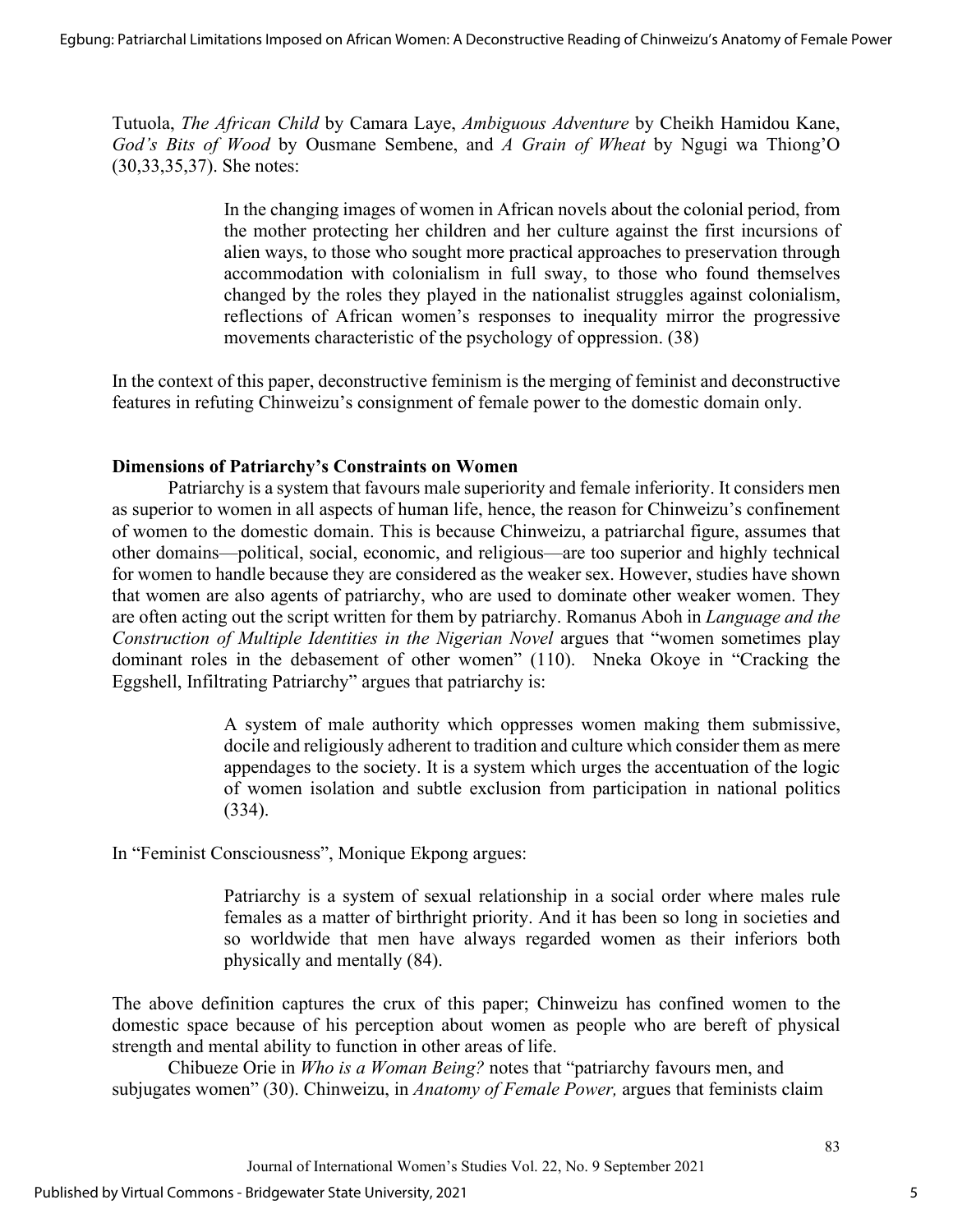that men dominate and control women in society, but his argument is that "women rule the men who rule the world" (12). His argument of female control of the men is limited to the domestic domain which is a patriarchal limitation of women. This implies that women are incapable of functioning well outside the domestic hearth. This is counter-productive to the tenets of feminism which encourage all women to assert their voices in all spheres of society: politically, socially, economically, culturally, domestically, and religiously. Chinweizu acknowledges these limitations:

> All it shows is that in the public structures, which form the domain of male power, women are not well represented. If this under-representation is to prove that women are less powerful than men, it would need to be also true that those public structures exhaust the modes and centres of power in the society. Alas, for feminist claims, they do not; for there indeed are other modes and centers of power which women monopolize (11).

Chinweizu has confined women to the domestic domain, therefore, his assertion that there are other modes and centers of power which women monopolize, is a clear reference to the domestic domain where he feels women use to control the men. According to Chinweizu, the other modes and centres of female power are:

> Women's control of the womb; women's control of the kitchen; women's control of the cradle; the psychological immaturity of man relative to woman; and man's tendency to be deranged by his own excited penis. These conditions are the five pillars of female power; they are decisive for its dominance over male power. (14- 15)

This paper refutes Chinweizu's restriction of female roles in the society to motherhood, wifehood, and the manipulation of men by women that leads to their psychological immaturity. Contemporary African women have grown beyond these limitations as we see them making their impacts felt in all areas of human life. It is a disservice to women if they are confined to these domains. Rose Acholonu in "Women in the African Novel and the Quest for Human Rights" argues:

> Hitherto, many African novelists have made serious efforts to use the medium of their creative works to debunk many of the myths and taboos that inferiorise women, degrade their status and stunt the growth of their capabilities and potentials. (106)

The potential of women in society, if properly harnessed, is to complement that of the men. The complementary role both genders are expected to play in life is further manifested in the procreation process. A child is formed in the womb of the woman through the collaborative process of the male sperm and female egg. Chinweizu recognizes this fact:

> Consider any man and any woman when they set out to reproduce themselves. She needs his sperm; he needs her egg; without the one, the other cannot procreate. At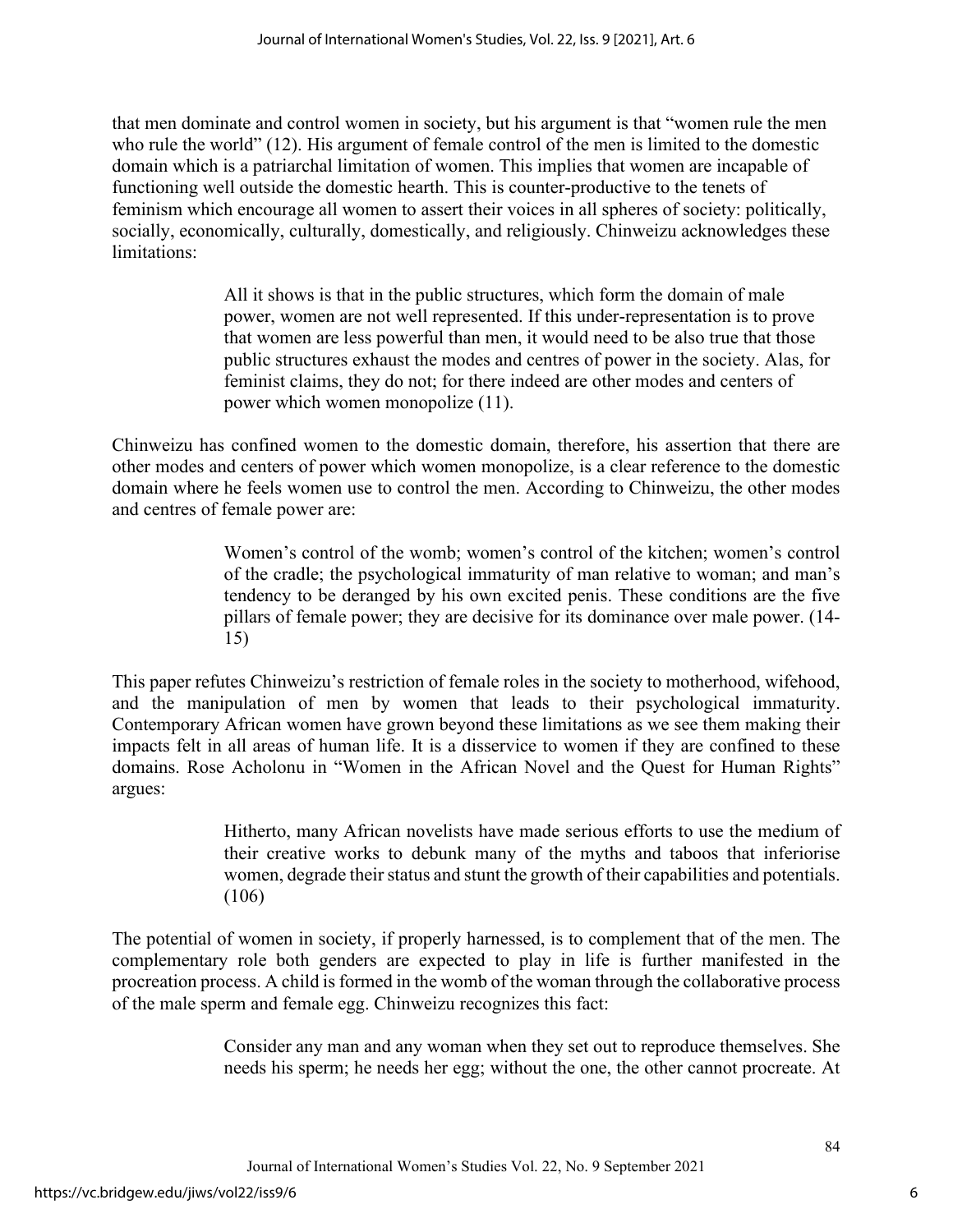the level of their complementary biological donations to the child, neither has the whiphand over the other. A fair and uncoerced collaboration is possible. (17)

This collaboration is what was designed from creation; to be implemented in all facets of life, Chinweizu therefore contradicts himself by jettisoning the complementary role played by both genders in other areas of life by confining women to domestic responsibilities while the men are made to occupy the public space. The author has stated elsewhere that "The idea behind gender complementarity is to bring to the fore the relevance of both genders to the growth and development of the family in particular and the society in general" (vii).

Chinweizu also argues that women tactically annexed the kitchen to themselves because through it they can wield power over the hungry man; he seems to forget the fact that it is patriarchal structure that has confined the woman to that space to subjugate and oppress her, a practice which feminists are fighting against. This accounts for the recent uproar against the Nigerian President's comment where he relegates his wife to the kitchen, the sitting room, and the other room. This therefore contradicts Chinweizu's assertion of the woman annexing the kitchen to her advantage. In Chinweizu's words:

> In quietly annexing the cradle, and in seizing control of the kitchen during the original division of labour between the genders (alias the fall of man in the Garden of Eden!), woman pulled off the most sequential coup in human history. That coup guaranteed that, however mighty a man may become, he will submit to be ruled by woman. (21)

It seems to this researcher that Chinweizu does not fully understand the ideals of African feminism. He seems to be alluding to the fact that feminists are seeking for equality and identical roles in the society as that of the men. It is imperative therefore, to point out that African feminists are not looking for equality, but complementarity and recognition. They do not want their roles in the society to be undermined and swept under the carpet, but seen as complementary to that of men which has been ordained from the beginning. It is interesting to note that even Chinweizu recognizes this fact. He notes that "men and women are biologically complementary rather than identical" (93).

Chinweizu goes further, arguing that in some cultures the essence of female circumcision is to enforce female restrain in sexual relationships in order for the woman to have advantage over the sexually deranged man who must worship her in order to gain access to her treasured vagina. He forgets the fact that, as against Biblical injunction, patriarchy instituted female circumcision to control the woman's sexuality, because an erected clitoris is an affront to the erected penis. Therefore, in order for the woman to not compete with the man, her clitoris has to be excised.

In recognition of this obvious fact, Siendou Konate in "Virility and Emasculation..." argues that:

> In the process of female socialization, the clitoris of the young girl is removed in order to prepare her for a more responsible and moral role: the subservience and docility of the woman and the subsequent endorsement of male supremacy. It is believed that if a girl is not incised, her sexuality will be uncontrollable because the clitoris is thought to be that which makes a woman more assertive, promiscuous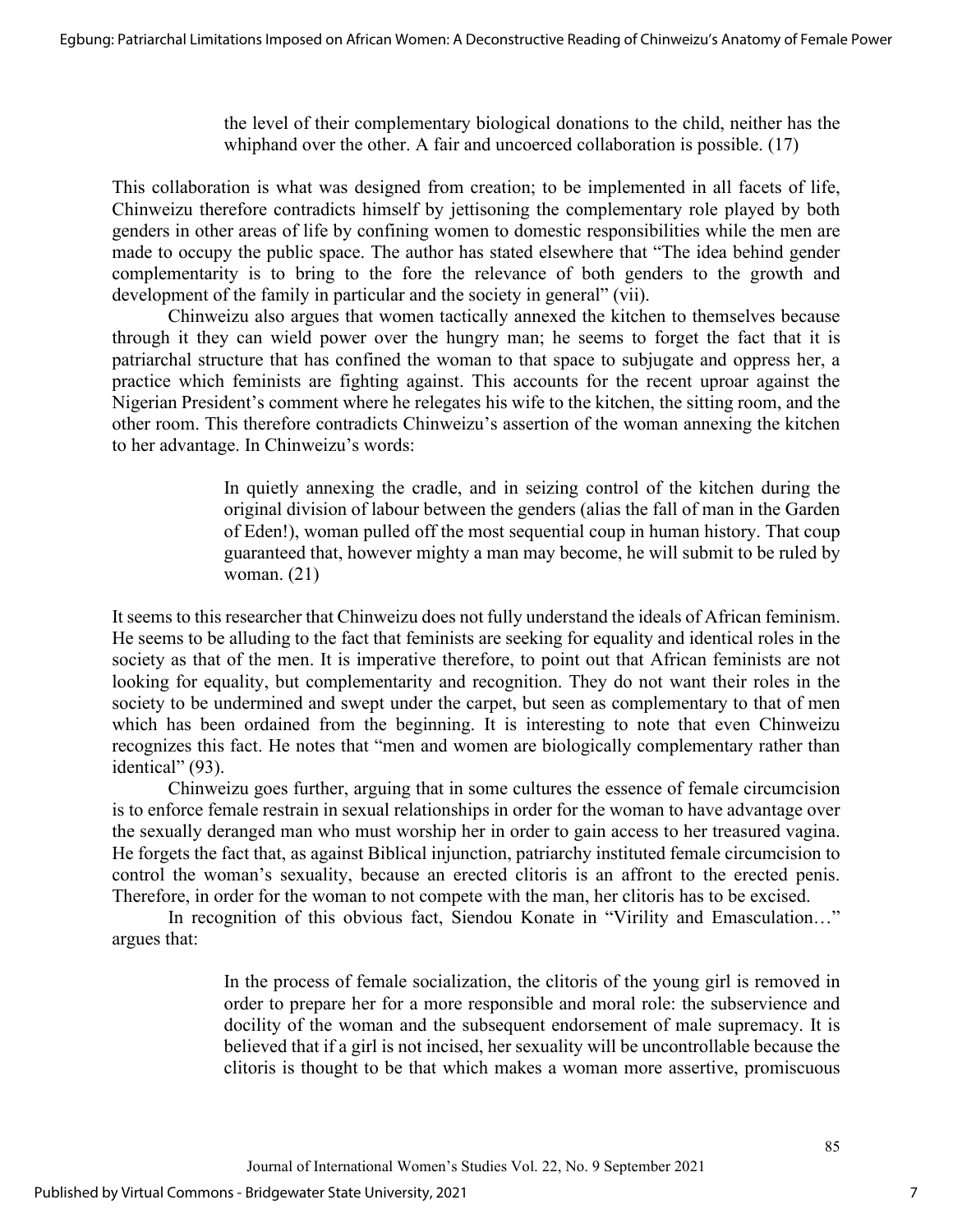and prone to overstepping the bounds of the place carved out for her by customs and culture.

The ablation of the clitoris is deemed to foreclose any such situations. In short, the excision of the woman's erectile organ plays the function of damning or even curtailing her hyper-sexuality and thereby making her really feminine, i.e; having her abide by the customs and rules that regulate social life. One might also say that the ablation of the clitoris which can be construed as the counterpart of the penis because of its erectile nature, is the neutralization of any masculine tendency in the female. (212)

In radical feminist ideology, the excision of the female organ translates to the emasculation of her personality and sexuality. In some cultures, African women, by patriarchal standards, are considered impure if they do not present themselves for infibulation. That accounts for the reason Ngugi Wa Thiong'o in *The River Between* compels women to be circumcised in order to avert danger and defeat in the land. Tobe Levin in "Women as Scapegoats of Culture and Cult" notes that "For without removal of the clitoris, without 'purity' it is assumed that female sexual energy would threaten the tribe with destruction" (211). This therefore counters and deconstructs Chinweizu's argument that female circumcision is to restrain the woman and make her have advantage over the sexually deranged man. As a matter of fact, the female children who undergo this process are forced to do it. This is the fight which feminists are championing; they consider it as female genital mutilation which has to be resisted by women because so many young girls have lost their lives in the process. Mary Kolawole asserts that "…these women are not only speaking back, they are fighting back as they deconstruct existing distorted images or representations of African women" (4). Women lose their lives just to abide by the norms and traditions of Africa. In this sense, they are used as scapegoats. Levin notes that "women are indeed the scapegoats of tradition" (218). In Chinweizu's assertion, he argues that:

> For the magnification of wombpower, mothers primarily rely on female sexual restraint as taught through codes of modesty. Codes which teach a girl coyness; which train her not to take the initiative in sexual encounters; which teach her to defer her gratification for as long as possible, on pain of seeing herself (and being seen!) as sexually forward, loose or even immoral – such training makes a girl more sexually restrained than she would otherwise be.

> In some cultures, this training is combined with clitoridectomy, an operation which reduces the sexual excitability of a woman. This restraint, regardless of how achieved, gives a woman an enormous advantage in her dealings with sexually deranged men. (33)

Chinweizu's argument no longer holds sway as feminist writers now create female characters who defy patriarchal expectations of women who assert themselves sexually without feeling ashamed. Akachi Ezeigbo explores this in *The Last of the Strong Ones* where Ejimnaka falls in love with Obiatu at first sight and woos him without feeling ashamed. Despite the opposition she faces from Obiatu's family, she finally marries him, and their marriage turns out to be the best in the community as it is a union of two equal partners. Ezeigbo subverts patriarchal limitations of African (Nigerian) women by creating female characters who transcend the confinement to domestic hearth to be active agents of social and political change.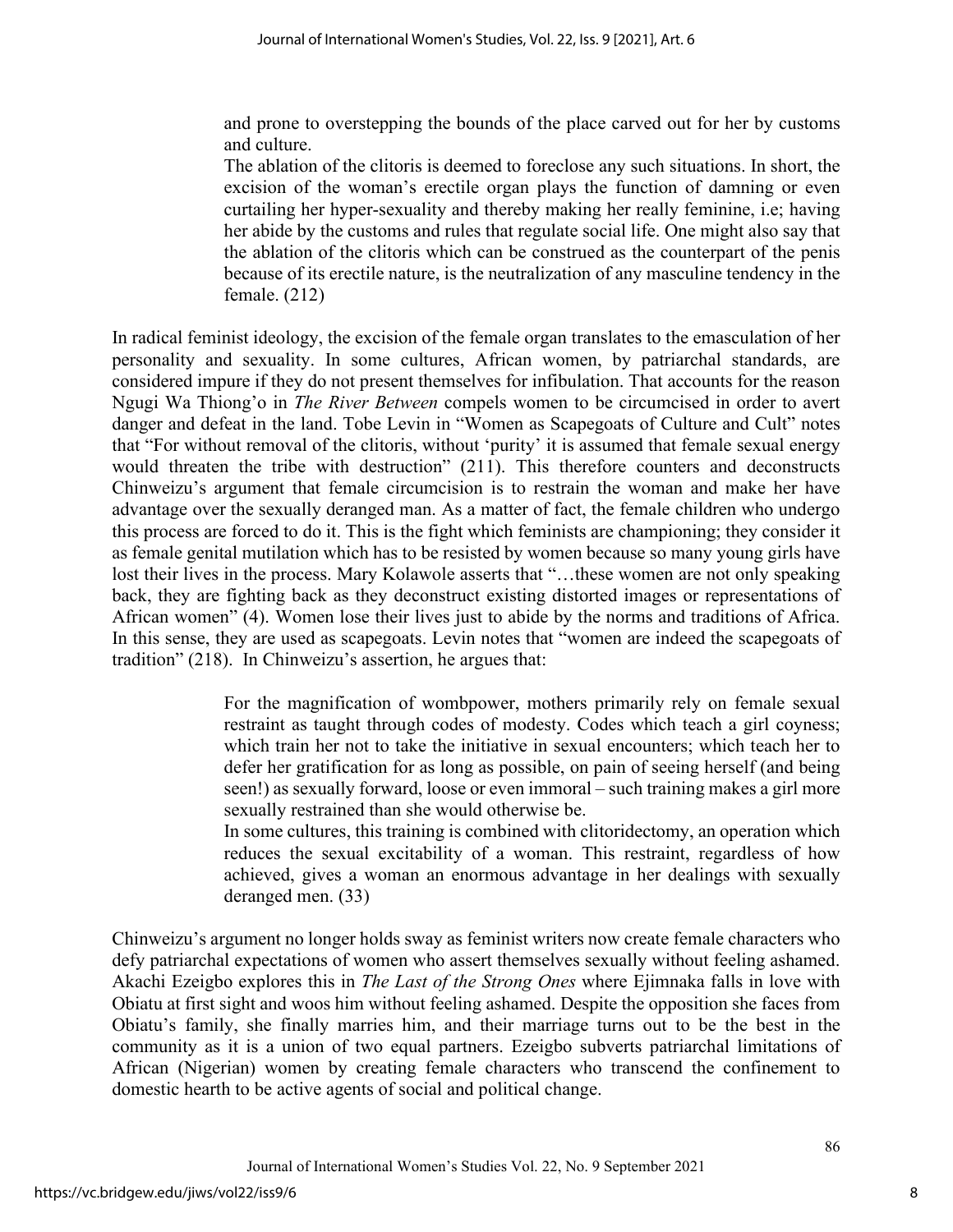Some African women have broken through the oppression either from male or female oppressors through education or financial power. Olanna in *Half of a Yellow Sun* who is betrayed by Odenigbo by sleeping with Amala, the village girl through Mama's manipulation pays back by making love with Richard, her twin sister's boyfriend, as an act of revenge. Mama debases Olanna by calling her an educated witch because she could not give Odenigbo a child. She brings Amala from the village and manipulates both of them to have sexual intercourse that resulted in a pregnancy. Her expectation of having a male child is cut short as Amala delivers a female child. She eventually abandons her, which also reflects debasement. Aboh notes that "gender identities interweave at multiple layers of subjectivities; the woman can be her own oppressor just as the man can be his own subjugator" (123). Olanna breaks through the oppression because she is educated and conscious of her personality regardless of what patriarchal society represented by Mama thinks of her. The imposition of motherhood biologically is what Ester Espinoza-Reyes and Marlene Solis consider as "obstetric violence" in "Decolonizing the Womb". They argue that "obstetric violence as a result of a colonization of the womb, that is, of the occupation of the concept of motherhood by the dictates of patriarchal ideology". In *Purple Hibiscus*, Aunty Ifeoma also breaks away from oppression through self-consciousness; she rejects the imposition of a Sole Administrator in the University. She leaves the lecturing job because it seems oppressive. Beatrice also rejects oppression by poisoning her husband Eugene to death. In *Americanah*, Aunty Uju had to relocate to America when she discovers that her late husband's family wanted to dominate her. She seeks her personal freedom by relocating to a neutral place. Aboh notes that "some women contribute in one way or another in constructing a negative identity for other women" (117).

 Not all women go into marriage "voluntarily" and "eagerly", as claimed by Chinweizu. In traditional society, some young girls are used as pawns by their fathers who consider them as properties. This accounts for forced marriages where female children are given out in marriage and the brideprice is used to educate the boy child, because female education will be an asset to the husband's family. These issues are highlighted in female writers' works as injustice against the girl child. Buchi Emecheta's *Second Class Citizen*, Tsitsi Dangarembga's *Nervous Conditions* explore these issues. To buttress this argument, Konate argues that:

> "Women must be prepared for wifehood and motherhood. To achieve that end, they are educated by an old lady,…whose task it is to perpetuate traditional practices by seeing to it that young girls know their social role in traditional communities" (212).

For the purposes of procreation, marriage in Africa is a union of two people: man and woman, but the process and preparation leading to it is one-sided. The young maiden is socialized by the elderly women on the role of wifehood and motherhood, but the husband does not go through any form of socialization and education on his role as a man.

Moreover, in contemporary society, women are considered as social misfits if they not married. The patriarchal society ethos has made it look like a taboo to be unmarried; therefore, some women go into marriage to be accepted and respected in the society, so that the society will consider them as responsible and honourable, irrespective of the fact that some of these marriages are enslavement.

Also, African women value children and motherhood, either biologically or by fostering, which is why Carole Boyce Davies in her introduction to *Ngambika* argues that African feminism "respects African woman's status as mother but questions obligatory motherhood and the traditional favouring of sons" (9). This point buttresses the fact that African feminists value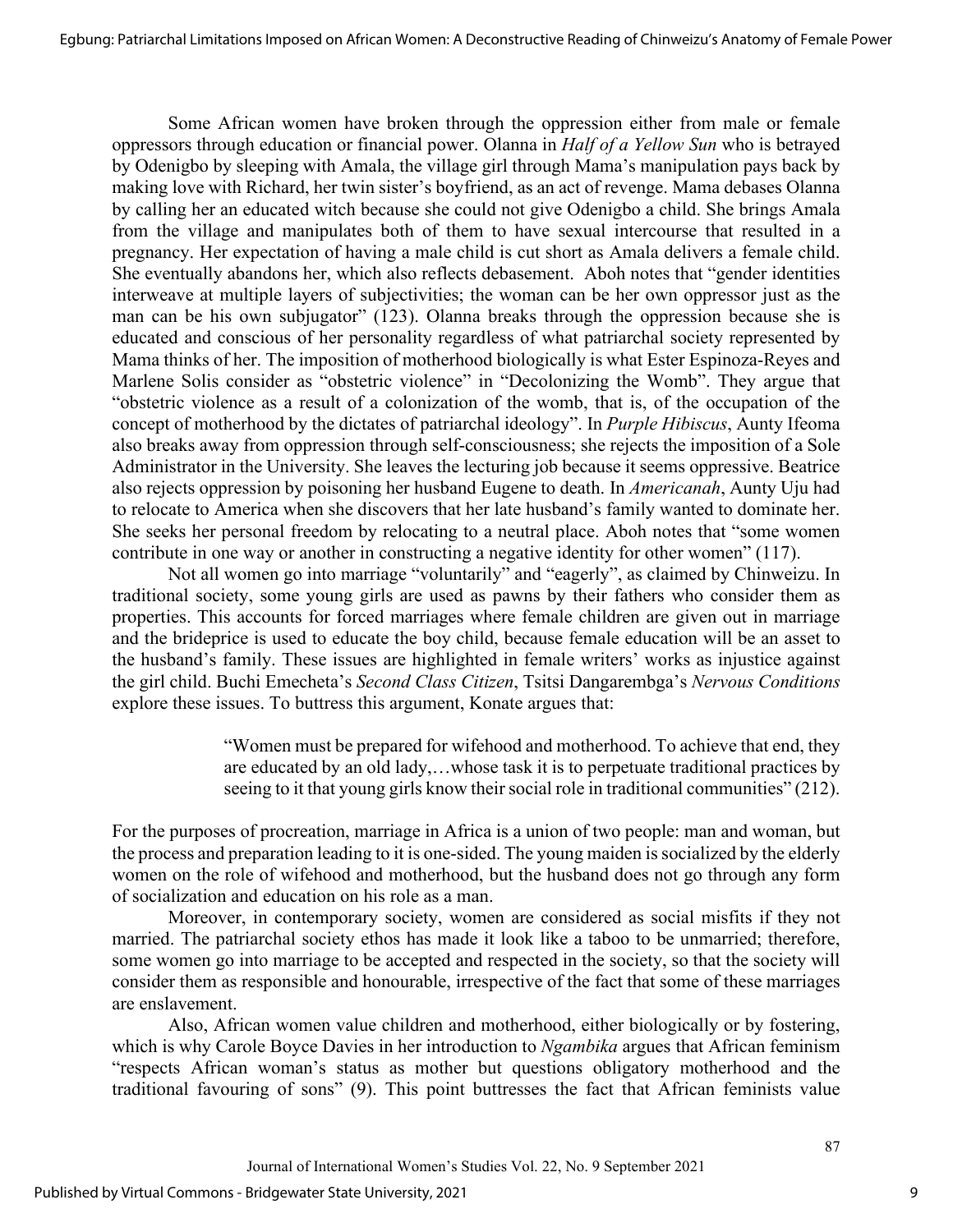children; and the process through which children are procreated is through consummation with the opposite sex.

In Africa, single parenthood carries a stigma, hence the desire for young women to be married and bear the husband's name. This accounts for the practice of marriage by levirate because it is viewed as inappropriate for a woman to be alone after the demise of her husband. This marriage by levirate places an extra burden on the widow who is expected to have more children for the new husband in addition to the one she already has for her late husband, thereby having more mouths to feed irrespective of her economic situation. This phenomenon is explored in Ray Amadi's *The Trials of a Widow* where Egolu the widow is compelled to marry her late husband's cousin, and has more children in addition to the ones she already has for her late husband. Afterwards, the new husband abandons her to suffer alone with her children.

Chinweizu's perception of female power residing in marriage completely contradicts feminists' ideology. This is because feminists view marriage as confining for assertive women, hence the theme of marriage as a site for gender struggle in African female writers' works. This also accounts for why female writers create female characters who walk out of a confining marriage. We find this with Amaka in Flora Nwapa's *One is Enough*, who walks out of her marriage with Obiora who, in collaboration with his mother, was maltreating Amaka because of childlessness for six years. But she achieves motherhood with the birth of twin boys outside the marriage. Ejimnaka in Akachi Ezeigbo's *The Last of the Strong Ones*, walks out of her first marriage to old Alagbogu because she thought marrying an old man would give her ample opportunity to concentrate on her business, since the man has other wives. But the reverse is the case; the man refuses to build a hut for her like other wives, rather, he keeps her in his *Obi*, taking advantage of her youthfulness for his selfish reasons. Alagbogu also restricts Ejimnaka from trading in other markets outside of Umuga. She views the marriage as confining and walks out. Aissatou in Mariama Ba' *So Long a Letter*, also adopts the going-away motif from a marriage that is full of betrayal, abandonment, and class consciousness. She relocates to a heterogeneous society where she achieves individuality and self-identity for her contribution to the society and is not inferiorised. Enitan, in Sefi Atta's *Everything Good will Come,* walks out of her marriage to Niyi after achieving motherhood, a feat that seemed impossible from the onset. She walks out to enable her to achieve her dream of becoming a social activist and freedom fighter. These are feats she is not permitted to achieve in marriage as they contravene patriarchal expectations of African women. These female characters walk out of their marriages because it limits them, it prevents them from achieving self-fulfilment and self-actualization. Chinweizu argues:

> marriage is the central institution of female power – not political parties, parliaments, armies, business enterprises, bureaucracies, etc. The nest or family home, where a woman is both mother and wife, is the seat of female power – not barracks, factories, offices or other such places where large numbers of persons gather to work together. In making marriage its central institution, female power has chosen the organizational form most suited to its nature and its needs. (111)

If marriage is the seat of female power, as claimed by Chinweizu, why would women abandon their seat of power, as whoever has power wields authority?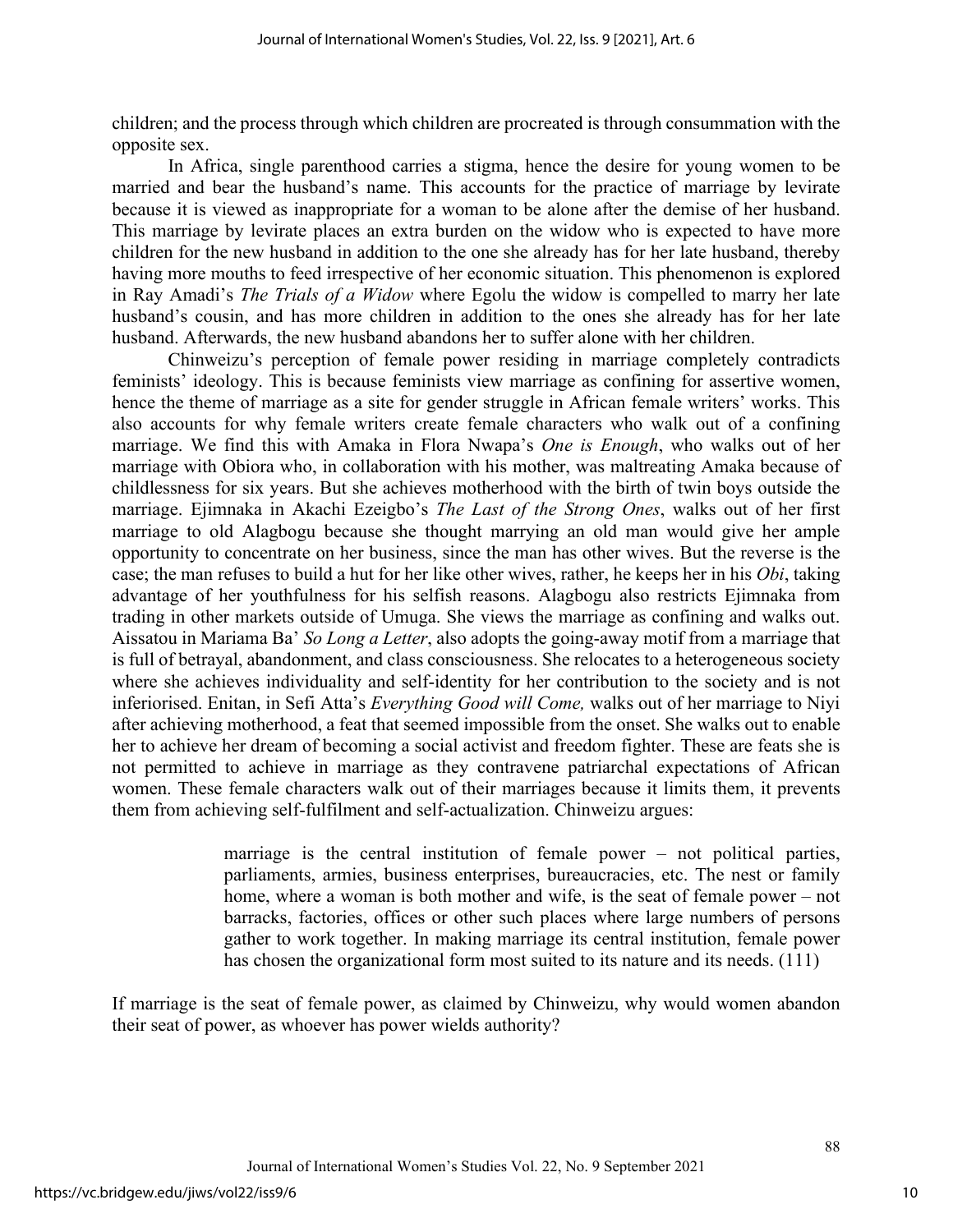#### **Conclusion**

This paper has attempted to interrogate Chinweizu's *Anatomy of Female Power* by refuting the claims that women control the men who rule the world. The rebuttal is contingent on the deconstructive theory which undermines norms and values that favour patriarchal tenets. Feminism as a deconstructive theory interrogates the lopsidedness of social structures and advocates for a level playing ground for both genders to actualize themselves by playing complementary roles for the good of society. Uga Onwuka in "Igbo Women in Education" argues that "For any society to survive, both men and women have to play not only their respective parts as either men or women, but also their co-operative parts as members of society" (50). Okereke in "African Feminist Dialogics" notes that "This co-operation and relevance of both genders in decision making and governance, intertextualize pre-colonial and colonial historical reality in many parts of Africa especially Igboland…" (24). This is the only way through which equity and justice can be achieved and the society will be the better for it. This paper also rejects the assigning of female power only to the domestic domain and concludes that women are active contributors to societal development and positive change, as they have made their impacts felt wherever they have found themselves, hence, the rejection of oppression by some African women from both male and female oppressors. Therefore, confining them to the domestic space alone where they purportedly wield their female power is one of the patriarchal mechanisms to limit assertive African women who desire to be seen, heard, and recognized in their society.

All these are explored through literature which mirrors the society. The role of literature is to conscientize the society about the ills and vices that pervade it and proffer solutions going forward. The literary artist acts as the conscience of the society to criticize and satirize systems, customs, norms, cultural practices and patterns, behaviours, and traditions that are lopsided in order to bring about an egalitarian society where both men and women are treated equally regardless of their sexes.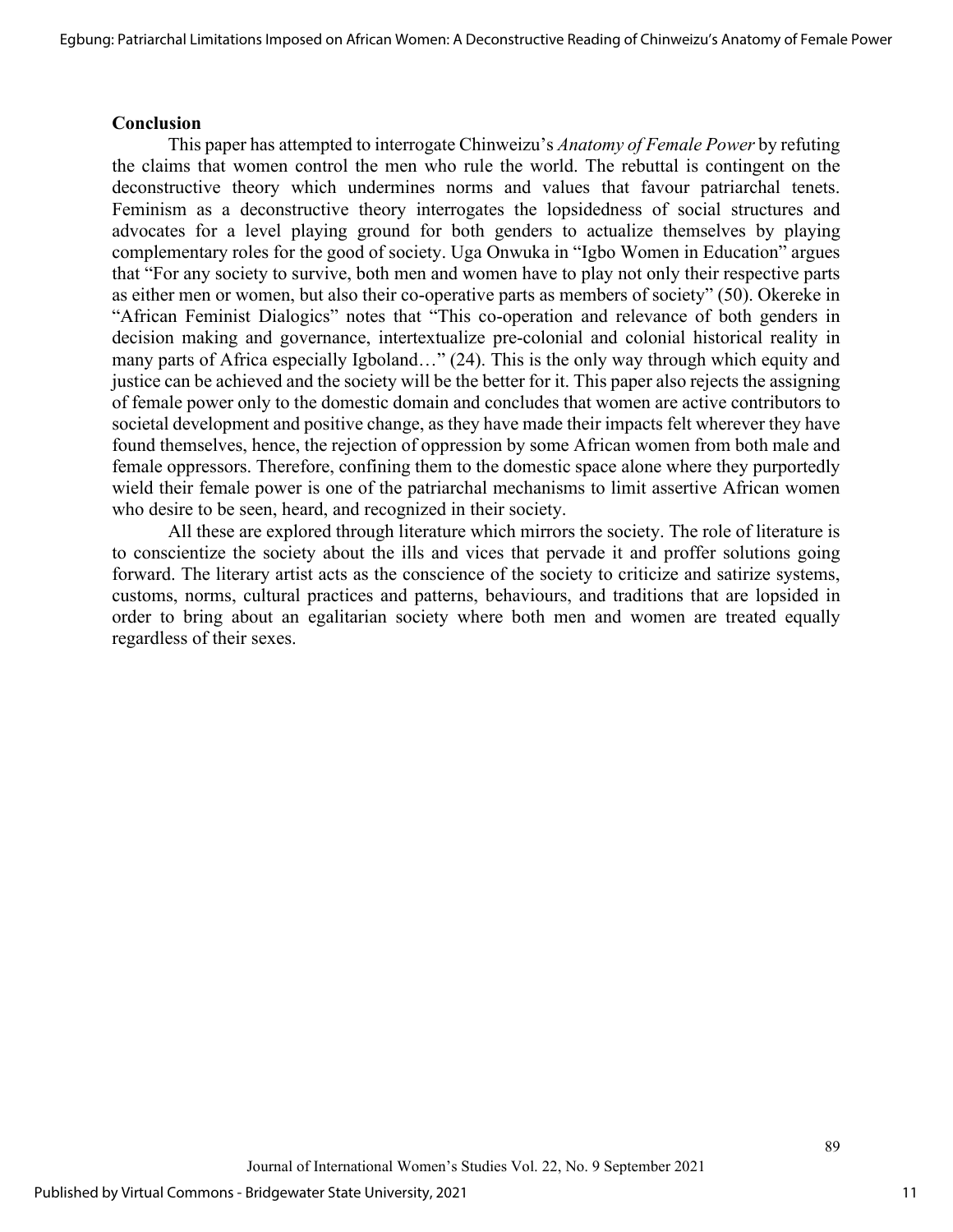#### **References**

- Aboh, Romanus. *Language and the Construction of Multiple Identities in the Nigerian Novel.* Grahamstown: African Humanities Program, 2018.
- Abrams, M. H. and Geoffrey Harpham. *A Glossary of Literary Terms*. 8th Ed. Boston: Thomson Wadsworth, 2005.
- Acholonu, Catherine. Motherism: *The Afro-Centric Alternative to Feminism*. Owerri: Afa Publications, 1995.
- Acholonu, Rose. "Women in the African Novel and the Quest for Human Rights". *Beyond the Margnal Land: Gender Perspectives in African Writing*. Ed. Chioma Opara. Port Harcourt: Belpot, 1999. 93-109.
- Adichie, Chimamanda. *Americanah*. Lagos: Farafina, 2013.
- ---------. *Half of a Yellow Sun*. Lagos: Farafina, 2006.
- ---------. *Purple Hibiscus*. Lagos: Farafina, 2003.
- Afigbo, A. E. "Igbo Women, Colonialism and Socio-Economic Change". *New Brides, More Hopes: Igbo Women in Socio-Economic Change*. Eds. E. J. Otagburuagu & A. E. Afigbo. Nsukka: Institute of African Studies, 2008. 1-14.
- Amadi, Ray. *The Trials of a Widow*. Lagos: Young Brain Publisher, 2014.
- Amadiume, Ifi. *Male Daughters, Female Husbands: Gender and Sex in an African Society*. London: Zed Books, 1987.
- Atta, Sefi. *Everything Good Will Come*. Cape Town: Double Storey Books, 2004.
- Ba, Mariama. *So Long a Letter*. London: Heinemman, 1980.
- Bressler, Charles. *Literary Criticism: An Introduction to Theory and Practice*. New Jersey: Prentice Hall, 1994.
- Byrne, Deirdre. "Decolonial African Feminism for White Allies". *Journal of International Women's Studies*, 21(7), 37-46. Retrieved November 2020 on: <https://vc.bridgew.edu/jiws/vol21/iss7/14>
- Chinweizu. *Anatomy of Female Power: A Masculinist Dissection of Matriarchy*. Lagos: Pero Press, 1990.
- Davies, Carole. "Introduction: Feminist Consciousness and African Literary Criticism". *Ngambika: Studies of Women in African Literature*. Eds. Carole Davies and Anne Graves Trenton: Africa World Press, 1986. 1-23.
- "Deconstruction". Internet Encyclopedia of Philosophy. Retrieved October 22, 2019 from <https://www.iep.utm.edu/deconst>
- Egbung, Itang. *Gender Complementarity in African Literature*. Calabar: University of Calabar Printing Press, 2018.
- Ekpong, Monique. Feminist Consciousness in Aidoo's *Our Sister Killjoy* and Hurston's *Their Eyes were Watching God. CAJOLIS: Calabar Journal of Liberal Studies: An Interdisciplinary Journal*. Vol. 2(1), 1990. 84-96.
- Elam, Diane. Feminism and Deconstruction. Gender and Sexuality. Ed. Christa Knellwolf & Christopher Norris. 2008. Retrieved October 22, 2019 from [https://www.cambridge.org/core/books/cambridge-history-of-literary-criticism/feminism](https://www.cambridge.org/core/books/cambridge-history-of-literary-criticism/feminism-and-deconstruction/08C27304576B41D4D2CA266788B8B22F)[and-deconstruction/08C27304576B41D4D2CA266788B8B22F](https://www.cambridge.org/core/books/cambridge-history-of-literary-criticism/feminism-and-deconstruction/08C27304576B41D4D2CA266788B8B22F)
- Espinoza-Reyes, Ester and Marlene Solis. "Decolonizing the Womb: Agency against Obstetric Violence in Tijuana, Mexico". *Journal of International Women's Studies*, 21(7), 189-206. Retrieved November 2020 on:<https://vc.bridgew.edu/jiws/vol21/iss7/14>
- Ezeigbo, Akachi. *The Last of the Strong Ones*. Lagos: Lantern, 2006.